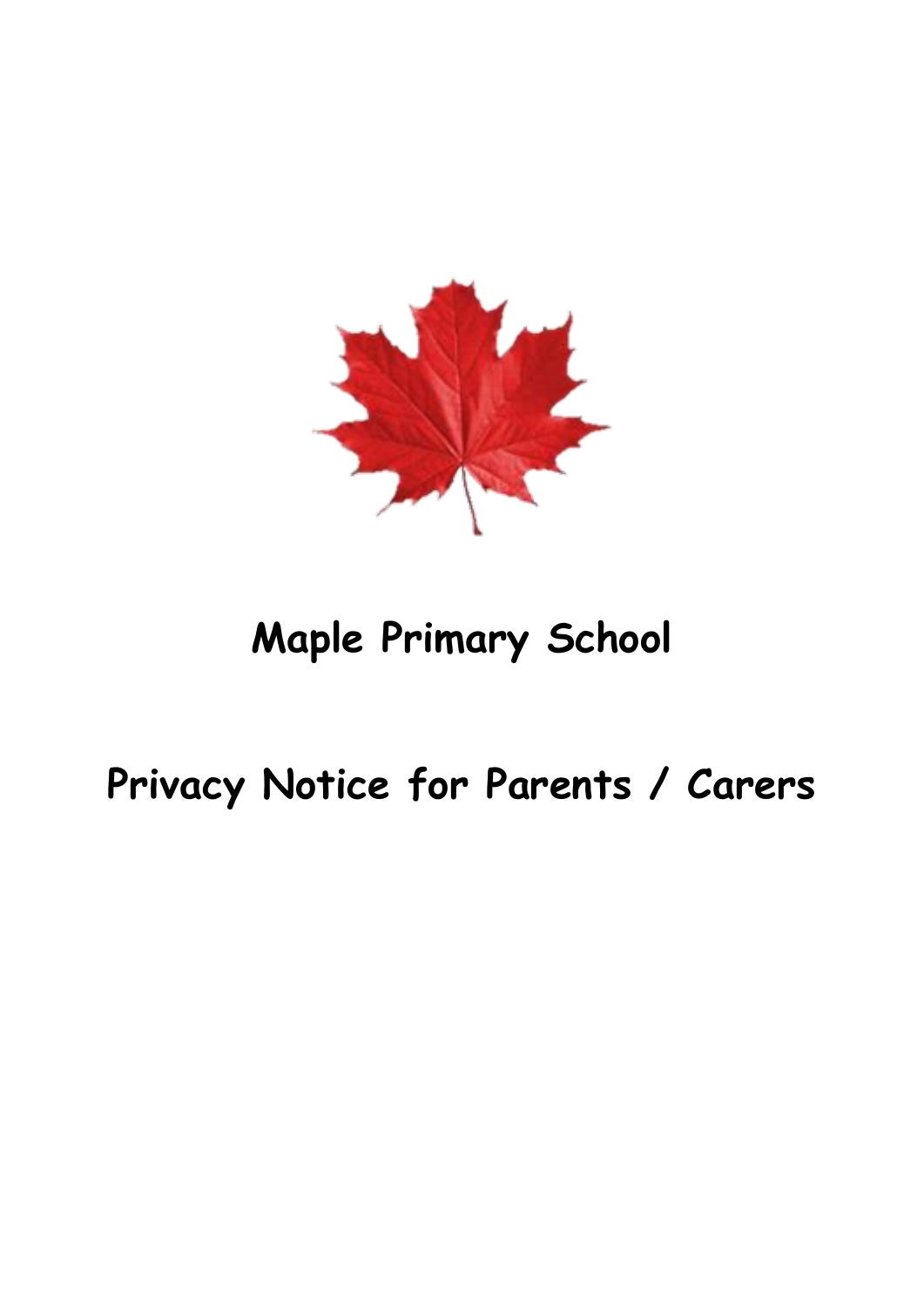# **PRIVACY NOTICE FOR PARENTS / CARERS OF PUPILS ATTENDING MAPLE PRIMARY SCHOOL**

Maple Primary School collects data and information about parents / carers of our pupils so that we can operate effectively as a school. This privacy notice explains how and why we collect parent / carer data, what we do with it and what rights parents have.

The term "parent" is widely defined in education law to include the natural or adoptive parents (regardless of whether parents are or were married, whether a father is named on a birth certificate or has parental responsibility for the pupil, with whom the pupil lives or whether the pupil has contact with that parent), and also includes non-parents who have parental responsibility for the pupil, or with whom the pupil lives. It is therefore possible for a pupil to have several "parents" for the purposes of education law. This privacy notice also covers other members of pupils' families who we may process data about from time to time, including, for example, siblings, aunts and uncles and grandparents.

#### **Privacy Notice (How we use parent / carer information)**

We, Maple Primary School, are a data controller for the purposes of the General Data Protection Regulations (GDPR).

#### **Why do we collect and use parent / carer information?**

Under Article 6 of the General Data Protection Regulation (GDPR), we collect and use information because we are legally required to collect some information about students and staff and we need to process this information due to our legal obligation to provide an education to our students. In addition, due to the safeguarding requirements of our school, we also collect information for the reason of vital interest: the processing is necessary to protect someone's life, which includes CCTV footage. In the case of suppliers, we collect information based on a contract.

Under Article 6 and Article 9 of GDPR, where the above lawful basis does not allow us to collect essential personal information, we will use explicit consent or because the processing is necessary to protect the vital interests of the data subject.

We collect and use parent / carer information under the following lawful bases:

- a. where we have the consent of the data subject (Article 6 (a));
- b. where it is necessary for compliance with a legal obligation (Article 6 (c));
- c. where processing is necessary to protect the vital interests of the data subject or another person (Article 6(d));
- d. where it is necessary for the performance of a task carried out in the public interest or in the exercise of official authority vested in the controller (Article 6 (e)).

Where the personal data we collect about parents / carers is sensitive personal data, we will only process it where: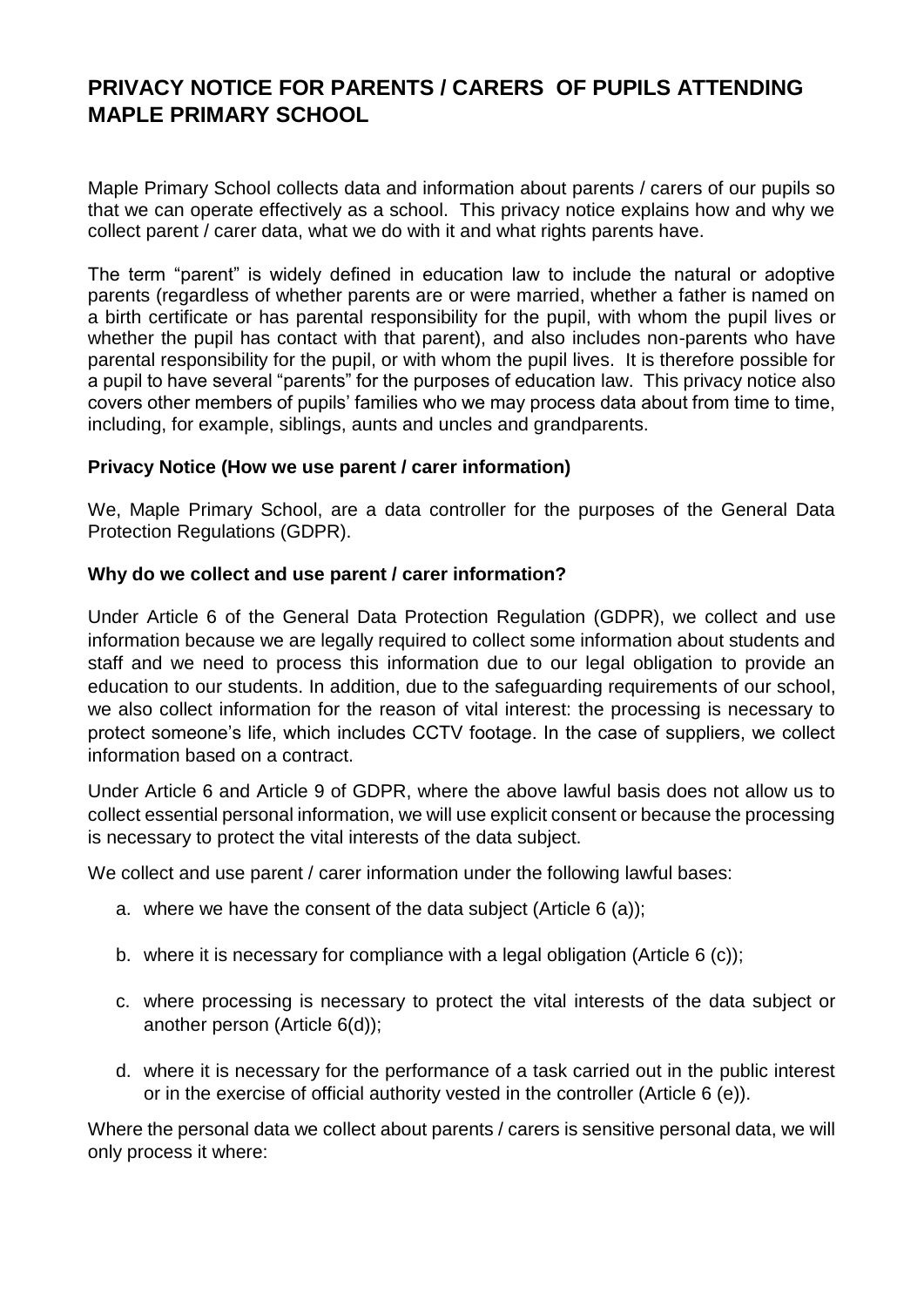- a. we have explicit consent;
- b. processing is necessary to protect the vital interests of the data subject or of another natural person where the data subject is physically or legally incapable of giving consent; and / or
- c. processing is necessary for reasons of substantial public interest, on the basis of Union or Member State law which shall be proportionate to the aim pursued, where we respect the essence of the right to data protection and provide for suitable and specific measures to safeguard the fundamental rights and the interests of the data subject.

We use the parent / carer data to support our functions of running a school, in particular:

- a. to support pupil learning;
- b. to monitor and report on pupil progress;
- c. to provide appropriate pastoral care;
- d. to assess the quality of our services;
- e. to comply with the law regarding data sharing;
- f. for the protection and welfare of pupils and others in the school, including our safeguarding / child protection obligations;
- g. for the safe and orderly running of the school;
- h. to promote the school;
- i. to send you communications that may be of interest to you which may include information about school events or activities, news, campaigns, appeals, other fundraising activities;
- j. in order to respond to investigations from our regulators or to respond to complaints raised by our stakeholders;
- k. in connection with any legal proceedings threatened or commenced against the school.

## **The categories of parent / carer information that we collect, hold and share include:**

- a. Personal information (such as name, address, telephone number and email address);
- b. Information relating to your identity, marital status, medical conditions, and free school meal / pupil premium eligibility / entitlement to certain benefits, information about court orders in place affecting parenting arrangements for pupils;

From time to time and in certain circumstances, we might also process personal data about parents / carers, some of which might be sensitive personal data, information about criminal proceedings / convictions or information about child protection / safeguarding. This information is not routinely collected about parents / carers and is only likely to be processed by the school in specific circumstances relating to particular pupils, for example, if a child protection issue arises or if a parent / carer is involved in a criminal matter. Where appropriate, such information may be shared with external agencies such as the child protection team at the Local Authority, the Local Authority Designated Officer and / or the Police. Such information will only be processed to the extent that it is lawful to do so and appropriate measures will be taken to keep the data secure.

We collect information about parents / carers before pupils join the school and update it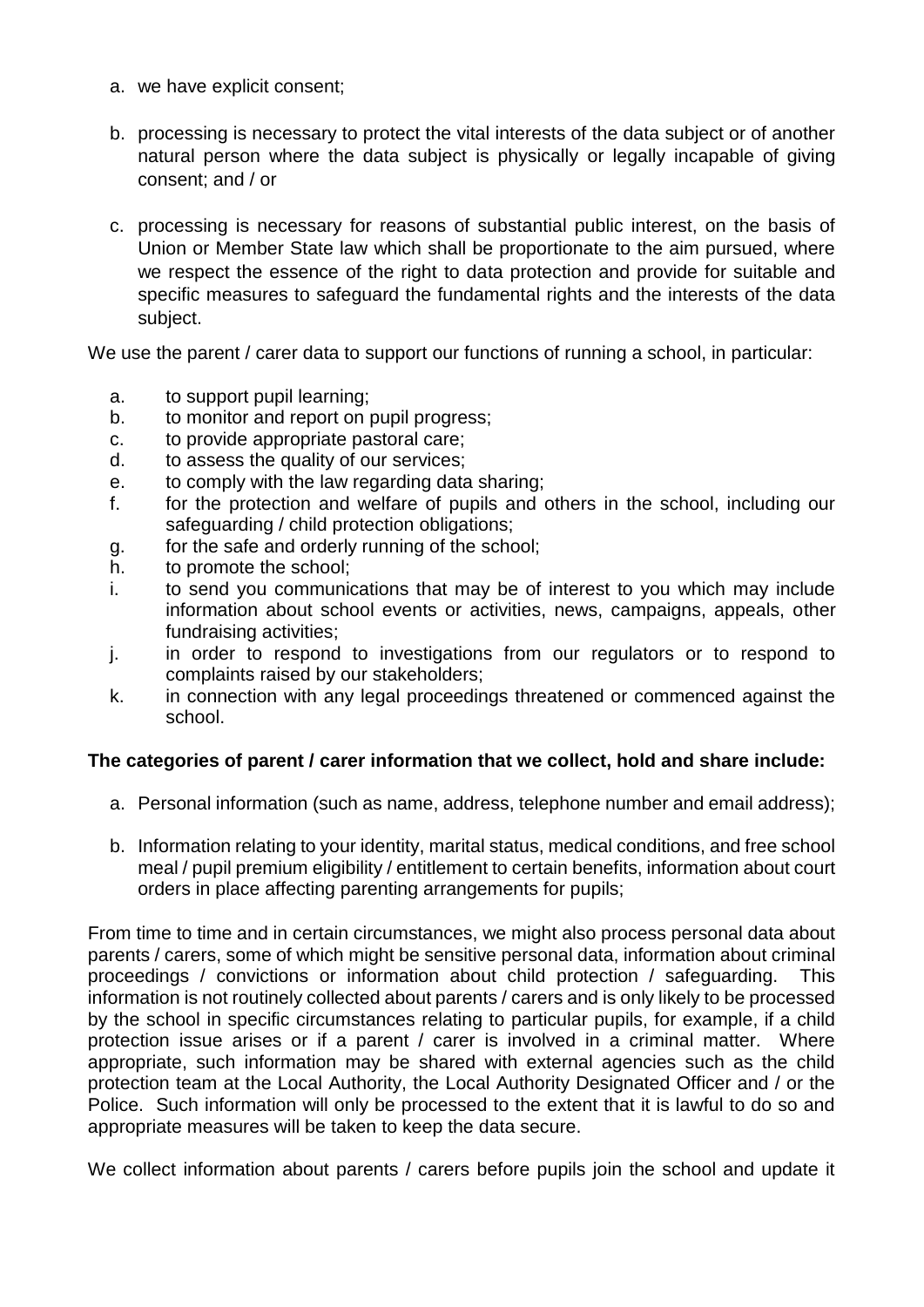during pupils' time on the roll as and when new information is acquired.

### **Collecting parent / carer information**

Whilst the majority of information about parents / carers provided to us is mandatory, some of it is provided to us on a voluntary basis. In order to comply with the General Data Protection Regulation, we will inform you whether you are required to provide certain parent / carer information to us or if you have a choice in this. Where appropriate, we will ask parents / carers for consent to process personal data where there is no other lawful basis for processing it, for example where we wish to request voluntary contributions. Parents / carers may withdraw consent given in these circumstances at any time.

#### **Storing parent / carer data**

A significant amount of personal data is stored electronically, for example, on our database, SIMS. Some information may also be stored in hard copy format.

Data stored electronically may be saved on a cloud based system which may be hosted in a different country.

We will only retain your personal information for as long as necessary to fulfil the purposes we collected it for, including for the purposes of satisfying any legal, accounting, insurance or reporting requirements. To determine the appropriate retention period for personal data, we consider the amount, nature, and sensitivity of the personal data, the potential risk of harm from unauthorised use or disclosure of your personal data, the purposes for which we process your personal data and whether we can achieve those purposes through other means, and the applicable legal requirements.

In some circumstances we may anonymise your personal information so that it can no longer be associated with you, in which case we may use such information without further notice to you. Once you are no longer a parent / carer we will retain and securely destroy your personal information in accordance with applicable laws and regulations.

#### **Who do we share parent / carer information with?**

We routinely share parent / carer information with:

- schools that pupils attend after leaving us;
- Maple School PTA

From time to time, we may also share parent / carer information other third parties including the following:

- our local authority Herts County Council;
- a pupil's home local authority (if different);
- the Department for Education (DfE);
- school governors;
- the Police and law enforcement agencies;
- NHS health professionals including the school nurse, educational psychologists,
- Education Welfare Officers:
- Courts, if ordered to do so;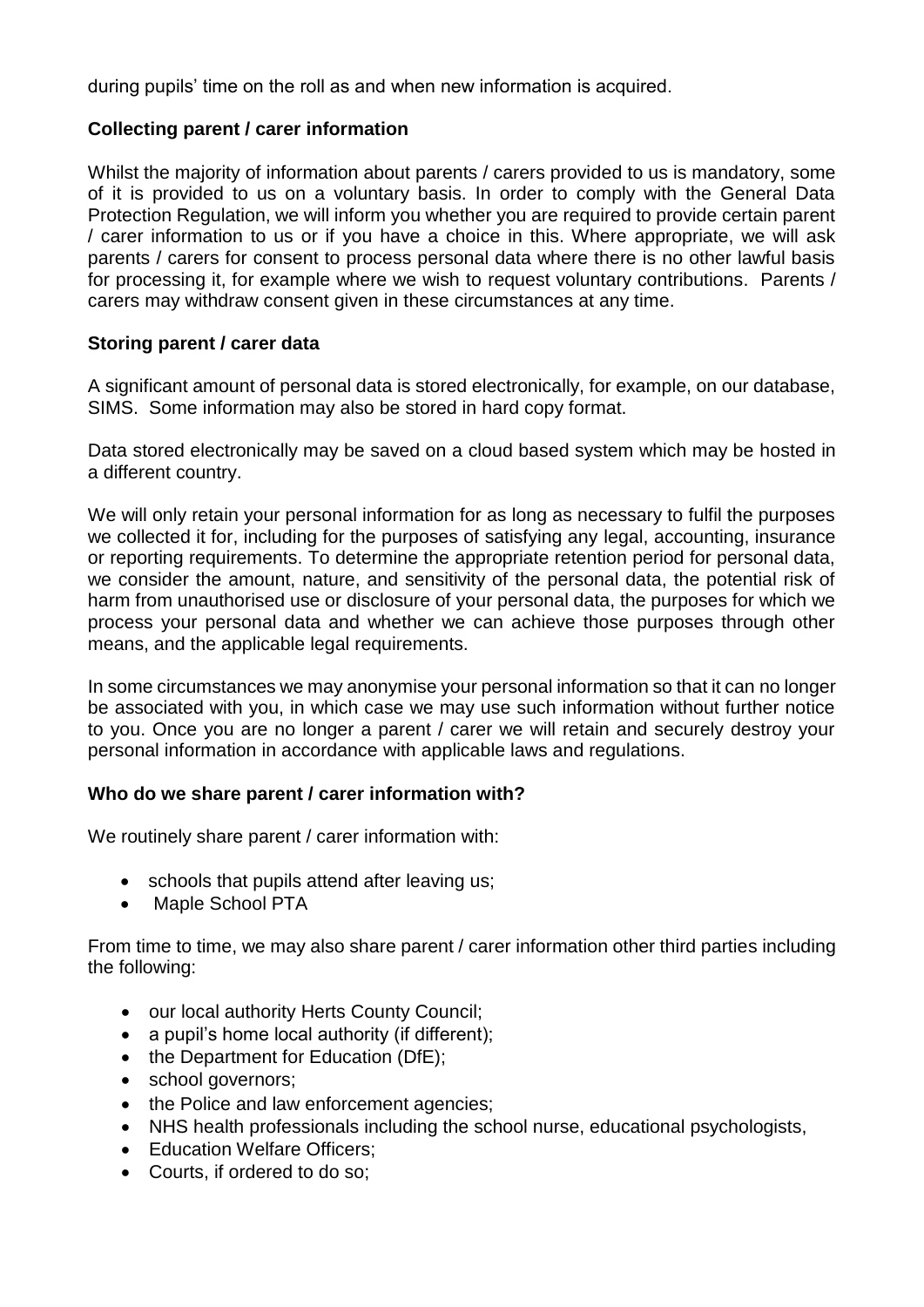- the Teaching Regulation Authority;
- Prevent teams in accordance with the Prevent Duty on schools;
- other schools, for example, if we are negotiating a managed move and we have your consent to share information in these circumstances;
- our legal advisors;
- our insurance providers / the Risk Protection Arrangement;
- School Nursing team/NHS

Some of the organisations referred to above are joint data controllers. This means we are all responsible to you for how we process your data.

In the event that we share personal data about parents / carers with third parties, we will provide the minimum amount of personal data necessary to fulfil the purpose for which we are required to share the data.

#### **Requesting access to your personal data**

Under data protection legislation, parents / carers have the right to request access to information about them that we hold ("Subject Access Request"). To make a request for your child's personal data, or be given access to your child's educational record, contact the Data Protection Officer although any written request for personal data will be treated as a Subject Access Request.

The legal timescales for the School to respond to a Subject Access Request is one calendar month. As the School has limited staff resources outside of term time, we encourage parents / carers to submit Subject Access Requests during term time and to avoid sending a request during periods when the School is closed or is about to close for the holidays where possible. This will assist us in responding to your request as promptly as possible.

#### **No fee usually required**

You will not have to pay a fee to access your personal information (or to exercise any of the other rights). However, we may charge a reasonable fee if your request for access is manifestly unfounded or excessive. Alternatively, we may refuse to comply with the request in such circumstances.

#### **What we may need from you**

We may need to request specific information from you to help us confirm your identity and ensure your right to access the information (or to exercise any of your other rights). This is another appropriate security measure to ensure that personal information is not disclosed to any person who has no right to receive it.

You also have the right to:

- object to processing of personal data that is likely to cause, or is causing, damage or distress;
- prevent processing for the purpose of direct marketing;
- object to decisions being taken by automated means;
- in certain circumstances, have inaccurate personal data rectified, blocked, erased or destroyed; and